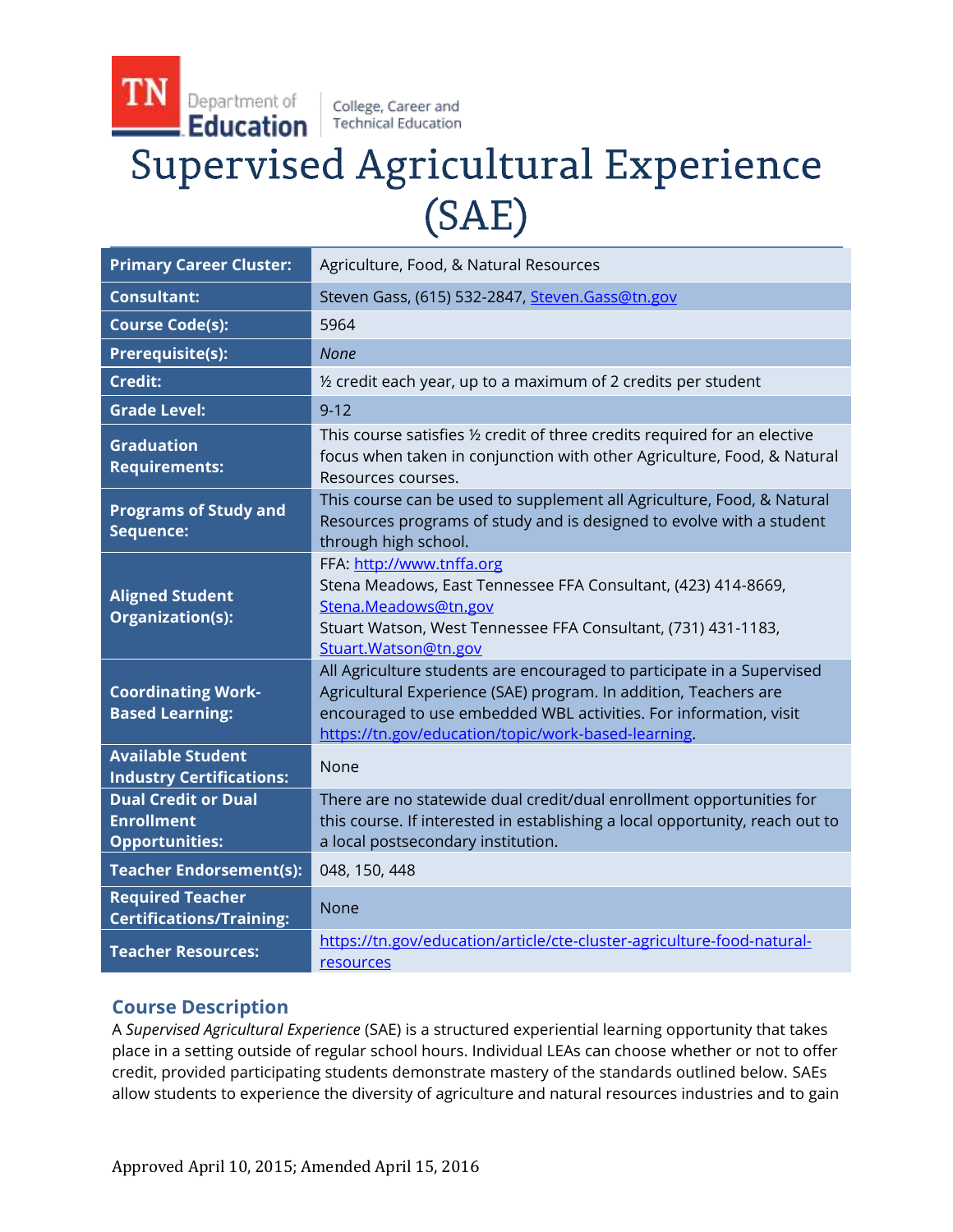exposure to agricultural-related career pathways. SAEs require a documented formal project scope, accurate recordkeeping, and student advisor supervision.

## **Program of Study Application**

This course can be used to supplement all AFNR programs of study. For more information on the benefits and requirements of implementing these programs in full, please visit the Agriculture, Food, & Natural Resources website at [https://tn.gov/education/article/cte-cluster-agriculture-food-natural](https://tn.gov/education/article/cte-cluster-agriculture-food-natural-resources)[resources.](https://tn.gov/education/article/cte-cluster-agriculture-food-natural-resources)

## **Course Requirements**

This capstone course aligns with the requirements of the Work-Based Learning Framework (established in Tennessee State Board High School Policy), with the Tennessee Department of Education's Work-Based Learning Policy Guide, and with state and federal Child Labor Law. As such, the following components are course requirements:

# **Course Standards**

- 1) A student will have a Personalized Learning Plan that identifies their long-term goals, demonstrates how the Work-Based Learning (WBL) experience aligns with their elective focus and/or high school plan of study, addresses how the student plans to meet and demonstrate the course standards, and addresses employability skill attainment in the following areas:
	- a. Application of academic and technical knowledge and skills (embedded in course standards)
	- b. Career knowledge and navigation skills
	- c. 21st Century learning and innovation skills
	- d. Personal and social skills

### **Principles of Supervised Agricultural Experience (SAE) Programs**

- 2) Examine the general philosophy and objectives of SAE programs. Identify and describe the types of SAEs, their applications, and benefits. Types of offerings include:
	- a. **Exploratory**: Learn about the big picture of agriculture and its many related careers
	- b. **Research/Experimentation and Analysis**: Conduct research and analyze information to discover new knowledge
	- c. **Ownership/Entrepreneurship:** Plan and operate an agriculture‐related business
	- d. **Work-Based Learning (WBL) Placement or Internship**: Work (paid or unpaid) for a business or individual
- 3) Choose a specific project or WBL placement to build knowledge and skills in a particular agriculture area. Articulate how the knowledge and skills learned in a specific SAE program will benefit preparation for agriculture- and natural resources-related careers. Conduct at least 180 hours of research, work, or activities related to the chosen SAE project.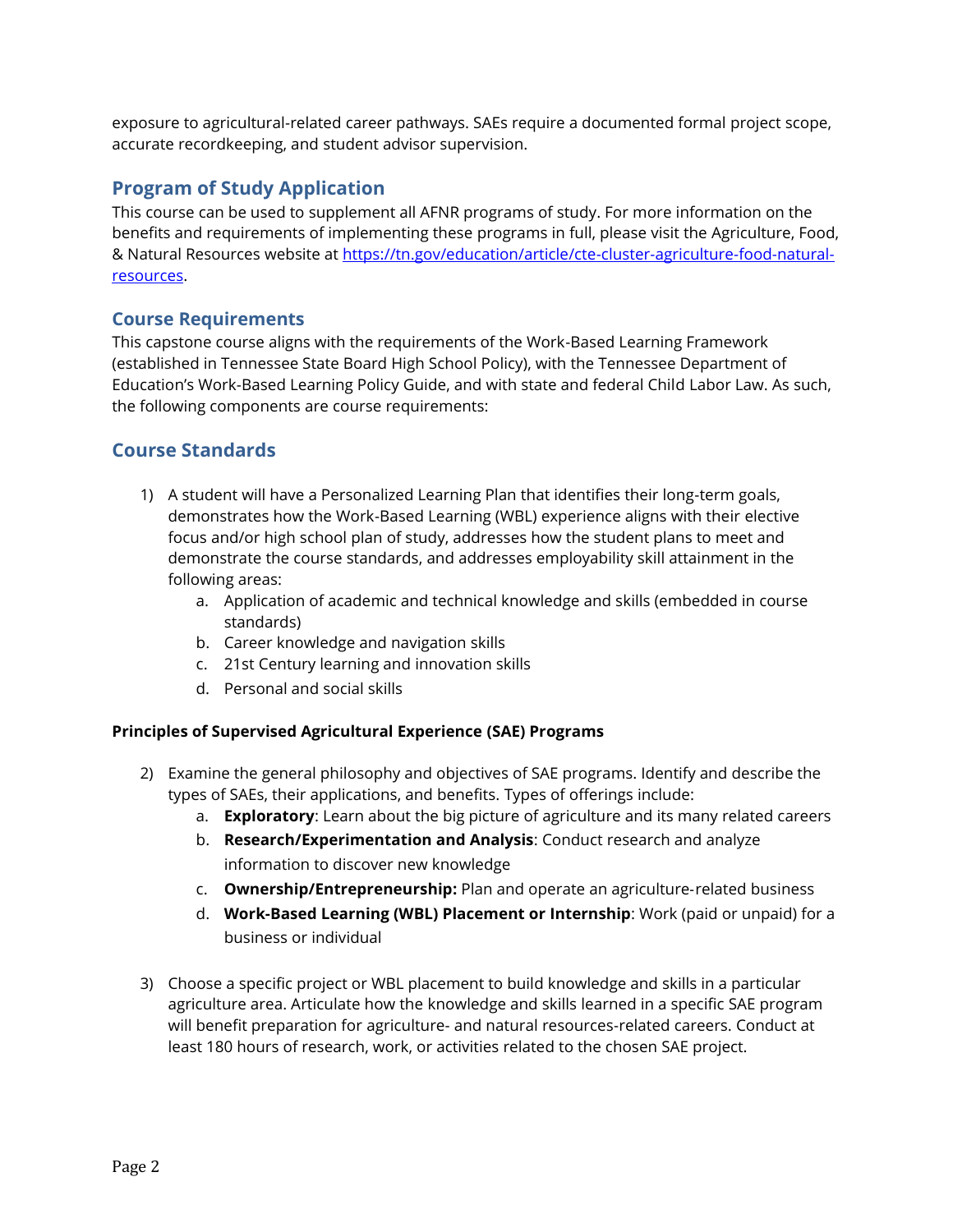#### **Project Management and Recordkeeping Skills**

- 4) Formulate annual SMART goals for the SAE project or placement and apply the concepts of project planning to monitor and evaluate SAE progress.
- 5) Accurately maintain a prescribed recordkeeping system and apply proper financial recordkeeping skills as required by the specific project.

#### **Personal and Career Growth**

- 6) Develop personal SMART goals and conduct activities (such as updating a professional resume or joining a professional organization) to work toward individual and career development.
- 7) Explore and compare local and regional career opportunities from multiple sources such as the United States Bureau for Labor Statistics and the Tennessee Department of Labor and Workforce Development. Identify and develop knowledge and technical skills necessary for selected careers or job shadowing by linking specific attributes to development activities outlined in SAE SMART goals.

#### **Leadership Skills**

- 8) Examine the leadership skills needed for careers in agriculture and natural resources industries and engage youth leadership opportunities to practice and develop effective leadership skills, such as teamwork, decision making, problem solving, critical thinking, and time management.
- 9) Demonstrate a working knowledge of parliamentary procedure. When appropriate, conduct meetings and facilitate discussions in accordance with Robert's Rules of Order.

#### **Interpersonal and Communication Skills**

- 10) Demonstrate positive interpersonal skills to work effectively with others and maintain successful professional relationships.
- 11) Demonstrate the ability to communicate effectively with diverse groups and individuals. Compare and contrast elements of formal and informal communication, and demonstrate appropriate written, verbal, and nonverbal communication skills.
- 12) Develop public speaking skills by planning, preparing, revising, and delivering public presentations about the results and overall impact of the SAE project at local science/agricultural fairs, school activities, and/or participation in career development events.